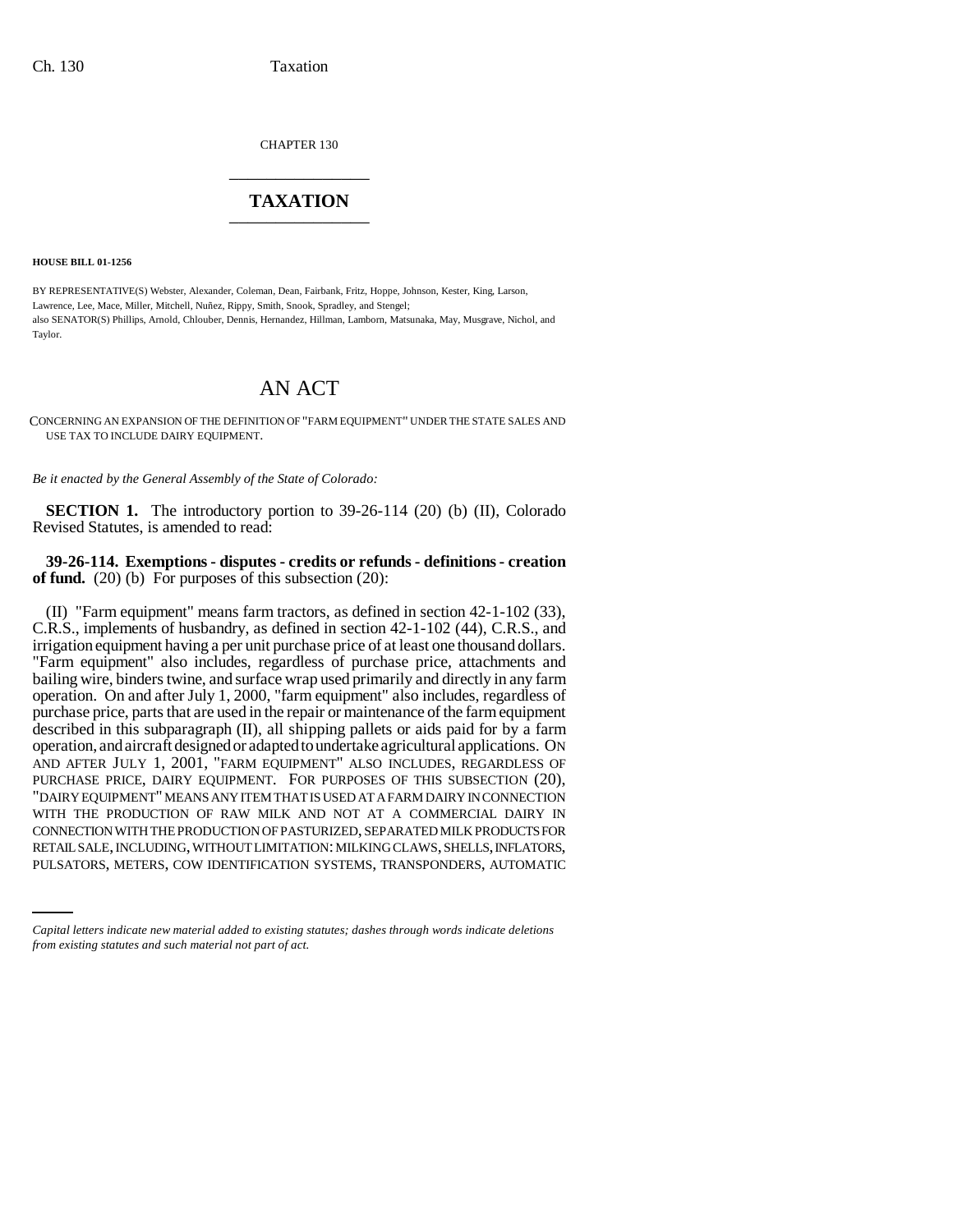## Taxation Ch. 130

TAKEOFFS, PIPING, RECEIVER JARS, PUMPS, FILTER ASSEMBLIES, MILK CONTAINMENT TANKS, COOLING COMPRESSORS, WASH VATS, CLEAN IN PLACE ASSEMBLIES, WASH LINES, WASH CONTROL UNITS, PULSATOR CONTROLS, MILKING SYSTEM CONTROLS, PROGRAMMABLE LOGICAL CONTROL SYSTEMS, VACUUM PUMPS, VACUUM DISTRIBUTION TANKS, BACKFLUSH AND RELATED VALVES, RUBBER AND SIMILAR HOSES, RUBBER AND SIMILAR GASKETS, AND ANY OTHER SIMILAR OR RELATED ITEM USED IN ANY FARM DAIRY FACILITY OR FARM DAIRY OPERATION OR IN THE PRODUCTION OF RAW MILK, REGARDLESS OF WHETHER OR NOT THE ITEM HAS BECOME A FIXTURE. TO THE EXTENT THE FARM DAIRY IS ALSO INVOLVED IN THE PRODUCTION OF PASTURIZED, SEPARATED MILK PRODUCTS FOR RETAIL SALE, ONLY THE EQUIPMENT USED EXCLUSIVELY IN THE PRODUCTION OF RAW MILK CONSTITUTES DAIRY EQUIPMENT FOR PURPOSES OF THIS SUBSECTION (20). "Farm equipment" does not include:

**SECTION 2.** The introductory portion to 39-26-203 (1) (hh) (II), Colorado Revised Statutes, is amended to read:

**39-26-203. Exemptions - definitions.** (1) This part 2 is declared to be supplementary to the "Emergency Retail Sales Tax Act of 1935", part 1 of this article, and shall not apply:

(hh) To the storage, use, or consumption of farm equipment. For purposes of this paragraph (hh):

(II) "Farm equipment" means farm tractors, as defined in section 42-1-102 (33), C.R.S., implements of husbandry, as defined in section 42-1-102 (44), C.R.S., and irrigation equipment having a per unit purchase price of at least one thousand dollars. "Farm equipment" also includes, regardless of purchase price, attachments and bailing wire, binders twine, and surface wrap used primarily and directly in any farm operation. Effective July 1, 2000, "farm equipment" also includes, regardless of purchase price, parts that are used in the repair or maintenance of the farm equipment described in this subparagraph (II), all shipping pallets or aids paid for by a farm operation, and aircraft designed or adapted to undertake agricultural applications. ON AND AFTER JULY 1, 2001, "FARM EQUIPMENT" ALSO INCLUDES, REGARDLESS OF PURCHASE PRICE, DAIRY EQUIPMENT. FOR PURPOSES OF THIS PARAGRAPH (hh), "DAIRY EQUIPMENT" SHALL HAVE THE SAME MEANING AS SET FORTH IN SECTION 39-26-114 (20) (b) (II). "Farm equipment" does not include:

**SECTION 3.** 29-2-105 (1) (d), Colorado Revised Statutes, is amended to read:

**29-2-105. Contents of sales tax ordinances and proposals.** (1) The sales tax ordinance or proposal of any incorporated town, city, or county adopted pursuant to this article shall be imposed on the sale of tangible personal property at retail or the furnishing of services, as provided in paragraph (d) of this subsection (1). Any countywide or incorporated town or city sales tax ordinance or proposal shall include the following provisions:

(d) A provision that the tangible personal property and services taxable pursuant to this article shall be the same as the tangible personal property and services taxable pursuant to section 39-26-104, C.R.S., except as otherwise provided in this paragraph (d). The tangible personal property and services taxable pursuant to this article are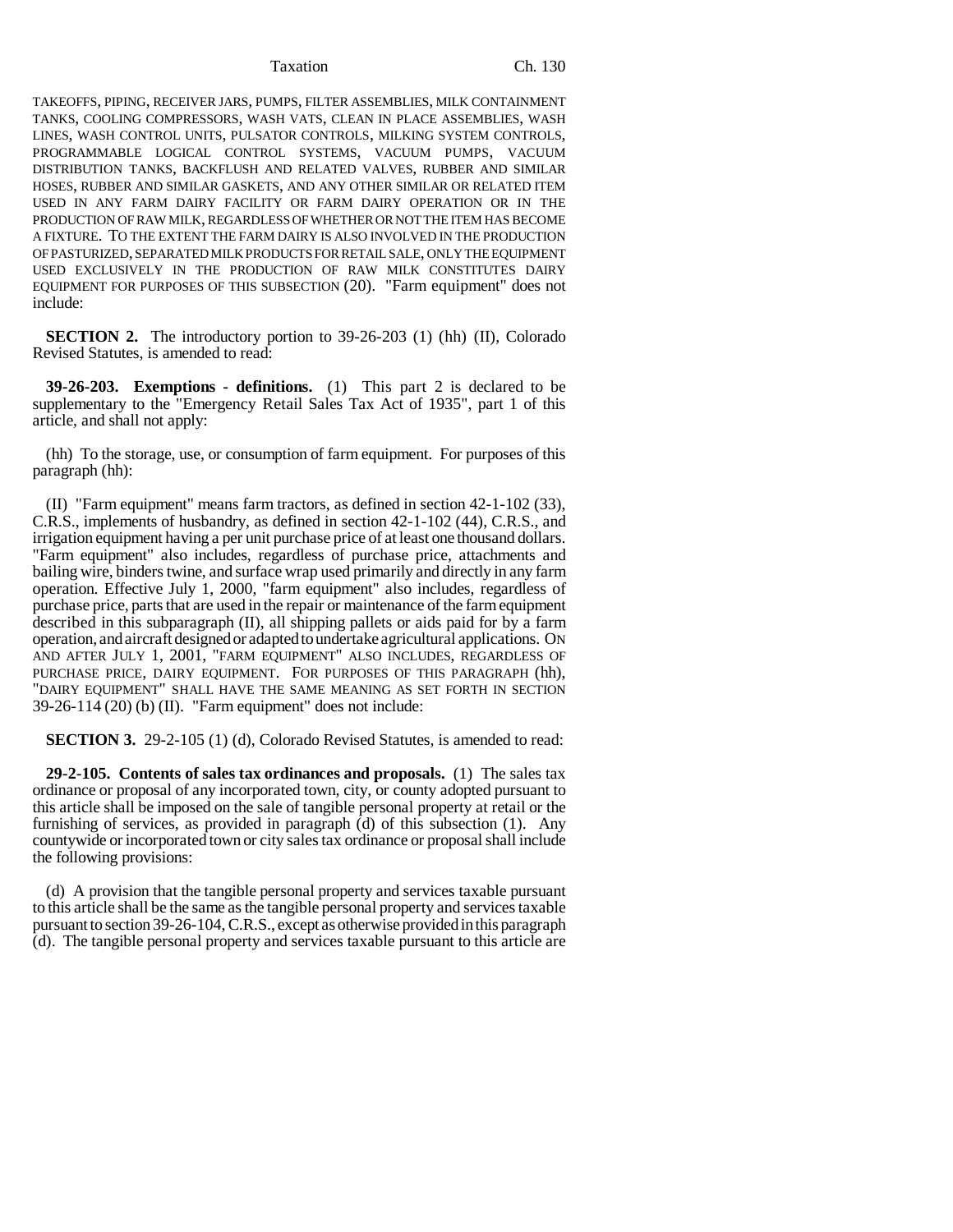subject to the same exemptions as those specified in section 39-26-114, C.R.S., except the exemption allowed by section 39-26-114 (11), C.R.S., for purchases of machinery or machine tools, the exemption of sales and purchases of those items in section 39-26-114 (1) (a) (XXI), C.R.S., the exemption for sales of food specified in section 39-26-114 (1) (a) (XX), C.R.S., the exemption for vending machine sales of food set forth in section 39-26-114 (7.5), C.R.S., the exemption for occasional sales by a charitable organization set forth in section 39-26-114 (18), C.R.S., the exemption for sales and purchases of farm equipment and farm equipment under lease or contract specified in section 39-26-114 (20), C.R.S., and the exemption for sales of low-emitting motor vehicles, power sources, or parts used for converting such power sources as specified in section 39-26-114 (22), C.R.S. Sales of food, as defined in section 39-26-102 (4.5), C.R.S., exempted from the state sales tax pursuant to section 39-26-114 (1) (a) (XX), C.R.S., vending machine sales of food as described in section 39-26-114 (7.5), C.R.S., sales and purchases of those items exempted from the state sales tax pursuant to section  $39-26-114$  (1) (a) (XXI), C.R.S., purchases of machinery or machine tools as provided in section 39-26-114 (11), C.R.S., occasional sales by a charitable organization as provided in section 39-26-114 (18), C.R.S., sales and purchases of farm equipment or farm equipment under lease or contract exempted from the state sales tax pursuant to section 39-26-114 (20), C.R.S., or sales of low-emitting motor vehicles, power sources, or parts used for converting such power sources as specified in section 39-26-114 (22), C.R.S., may be exempted from said town, city, or county sales tax only by the express inclusion of such exemption either at the time of adoption of the initial sales tax ordinance or resolution or by amendment thereto. Any such amendment shall be adopted in the same manner as the initial ordinance or resolution. In the absence of an express provision for the exemption for sales of food, as defined in section 39-26-102 (4.5), C.R.S., or for the exemption of vending machine sales of food as provided in section 39-26-114 (7.5), C.R.S., or for the exemption of purchases of machinery or machine tools as provided in section 39-26-114 (11), C.R.S., or for the exemption of sales and purchases of those items in section 39-26-114 (1) (a) (XXI), C.R.S., or for the exemption of occasional sales by a charitable organization as provided in section 39-26-114 (18), C.R.S., or exemption of sales and purchases of farm equipment or farm equipment under lease or contract as provided in section 39-26-114 (20), C.R.S., or exemption of sales of low-emitting motor vehicles, power sources, or parts used for converting such power sources as specified in section 39-26-114 (22), C.R.S., all sales tax ordinances or resolutions, whether adopted prior to, on, or subsequent to July 1, 1979, which provide in substance that the tangible personal property and services taxed shall be the same as the tangible personal property and services taxable pursuant to section 39-26-104, C.R.S., or any predecessor statute, except as otherwise provided in this paragraph (d), and subject to the same exemptions as those specified in section 39-26-114, C.R.S., or any predecessor statute, shall be construed as imposing or continuing to impose the town, city, or county sales tax on food, as defined in section 39-26-102 (4.5), C.R.S., vending machine sales of food as described in section 39-26-114 (7.5), C.R.S., purchases of machinery and machine tools as described in section 39-26-114 (11), C.R.S., sales or purchases of those items described in section 39-26-114 (1) (a) (XXI), C.R.S., occasional sales by a charitable organization as described in section 39-26-114 (18), C.R.S., sales and purchases of farm equipment and farm equipment under lease or contract as described in section 39-26-114 (20), C.R.S., and sales of low-emitting motor vehicles, power sources, or parts used for converting such power sources as specified in section 39-26-114 (22), C.R.S. Any incorporated town, city,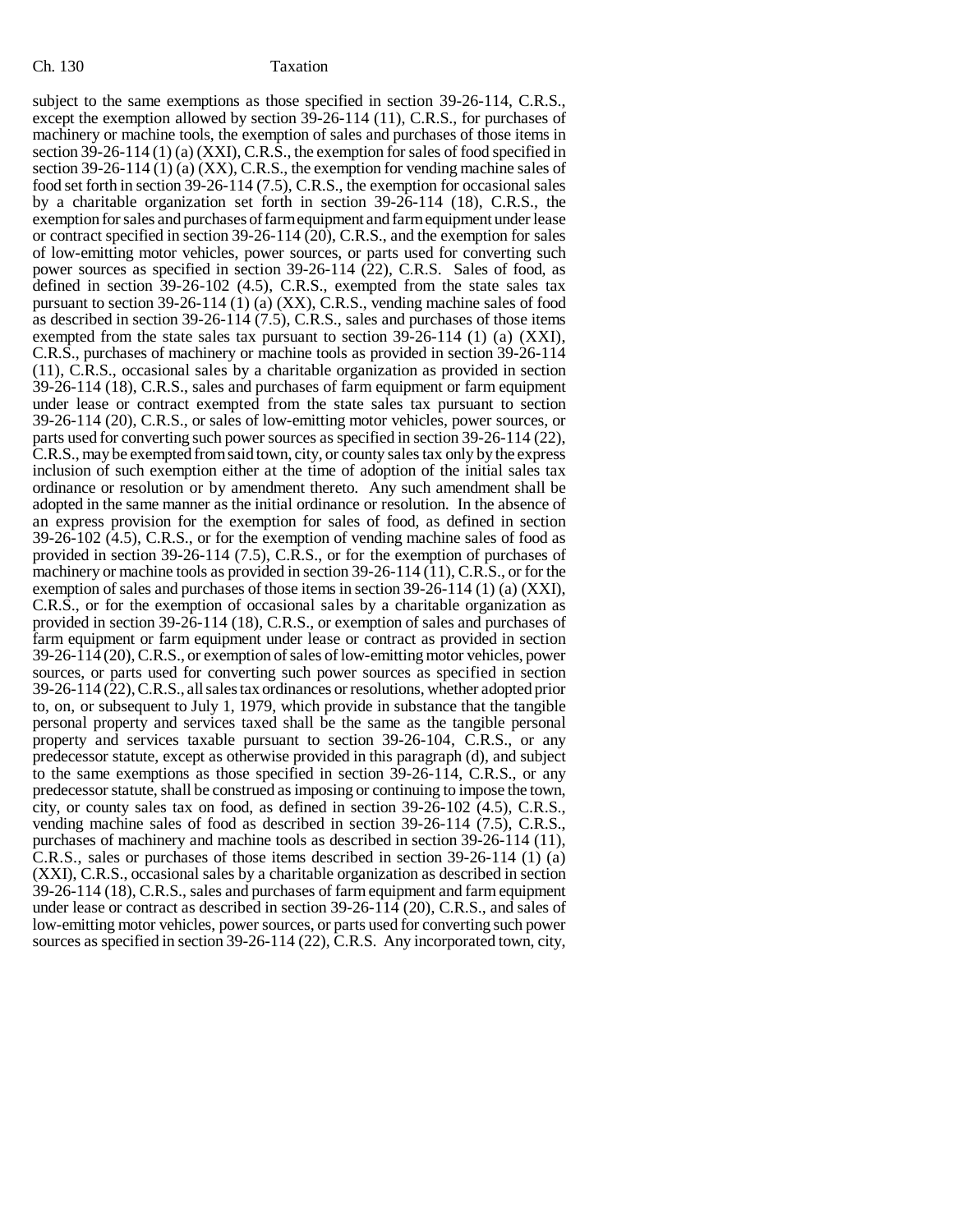Taxation Ch. 130

or county that adopts or has adopted a sales tax ordinance or resolution pursuant to this article shall levy a sales tax on pesticides that are registered by the commissioner of agriculture for use in the production of agricultural and livestock products pursuant to the provisions of the "Pesticide Act", article 9 of title 35, C.R.S., and offered for sale by dealers licensed to sell such pesticides pursuant to section 35-9-115, C.R.S., notwithstanding the removal of such pesticides from the state sales tax base pursuant to House Bill 99-1381, enacted at the first regular session of the sixty-second general assembly, unless exempted by local ordinance or resolution. Any incorporated town, city, or county that adopts or has adopted a sales tax ordinance or resolution pursuant to this article shall levy a sales tax upon all sales and purchases of parts used in the repair or maintenance of farm equipment, all shipping pallets or aids paid for by a farm operation, and aircraft designed or adapted to undertake agricultural applications, notwithstanding the removal of such items from the state sales tax base pursuant to House Bill 00-1162, enacted at the second regular session of the sixty-second general assembly, unless exempted by local ordinance or resolution. ANY INCORPORATED TOWN, CITY, OR COUNTY THAT ADOPTS OR HAS ADOPTED A SALES TAX ORDINANCE OR RESOLUTION PURSUANT TO THIS ARTICLE SHALL LEVY A SALES TAX UPON ALL SALES AND PURCHASES OF DAIRY EQUIPMENT, NOTWITHSTANDING THE REMOVAL OF SUCH ITEMS FROM THE STATE SALES TAX BASE PURSUANT TO HOUSE BILL 01-1256, ENACTED AT THE FIRST REGULAR SESSION OF THE SIXTY-THIRD GENERAL ASSEMBLY, UNLESS EXEMPTED BY LOCAL ORDINANCE OR RESOLUTION. The regional transportation district may, in its discretion, continue to levy a sales tax on vending machine sales of food as described in section 39-26-114 (7.5), C.R.S., and on purchases of machinery or machine tools, as provided in section 39-26-114 (11), C.R.S.

**SECTION 4.** 29-2-106 (4) (a), Colorado Revised Statutes, is amended to read:

**29-2-106. Collection - administration - enforcement.** (4) (a) The executive director of the department of revenue shall, at no charge, administer, collect, and distribute the sales tax of any home rule municipality, upon request of the governing body of such municipality, if the provisions of the sales tax ordinance of said municipality, other than those provisions relating to local procedures followed in adopting the ordinance and whether or not the ordinance applies the sales tax to the sale of food, as defined in section 39-26-102 (4.5), C.R.S., or purchases of machinery or machine tools as provided in section 39-26-114 (11), C.R.S., or sales or purchases of electricity, coal, wood, gas, fuel oil, or coke as provided in section 39-26-114 (1) (a) (XXI), C.R.S., or vending machine sales of food as described in section 39-26-114 (7.5), C.R.S., or sales or purchases of farm equipment or farm equipment under lease or contract, parts used in the repair or maintenance of farm equipment, all shipping pallets or aids paid for by a farm operation, and aircraft designed or adapted to undertake agricultural applications, AND DAIRY EQUIPMENT as provided in section 39-26-114 (20), C.R.S., or sales of low-emitting motor vehicles, power sources, or parts used for converting such power sources as specified in section 39-26-114 (22), C.R.S., or to pesticides that are registered by the commissioner of agriculture for use in the production of agricultural and livestock products pursuant to the provisions of the "Pesticide Act", article 9 of title 35, C.R.S., and offered for sale by dealers licensed to sell such pesticides pursuant to section 35-9-115, C.R.S., as provided in section 29-2-105 (1) (d), correspond to the requirements of this article for sales taxes imposed by counties, towns, and cities and if no use tax is to be collected by the department except as provided in section 39-26-208, C.R.S. At the